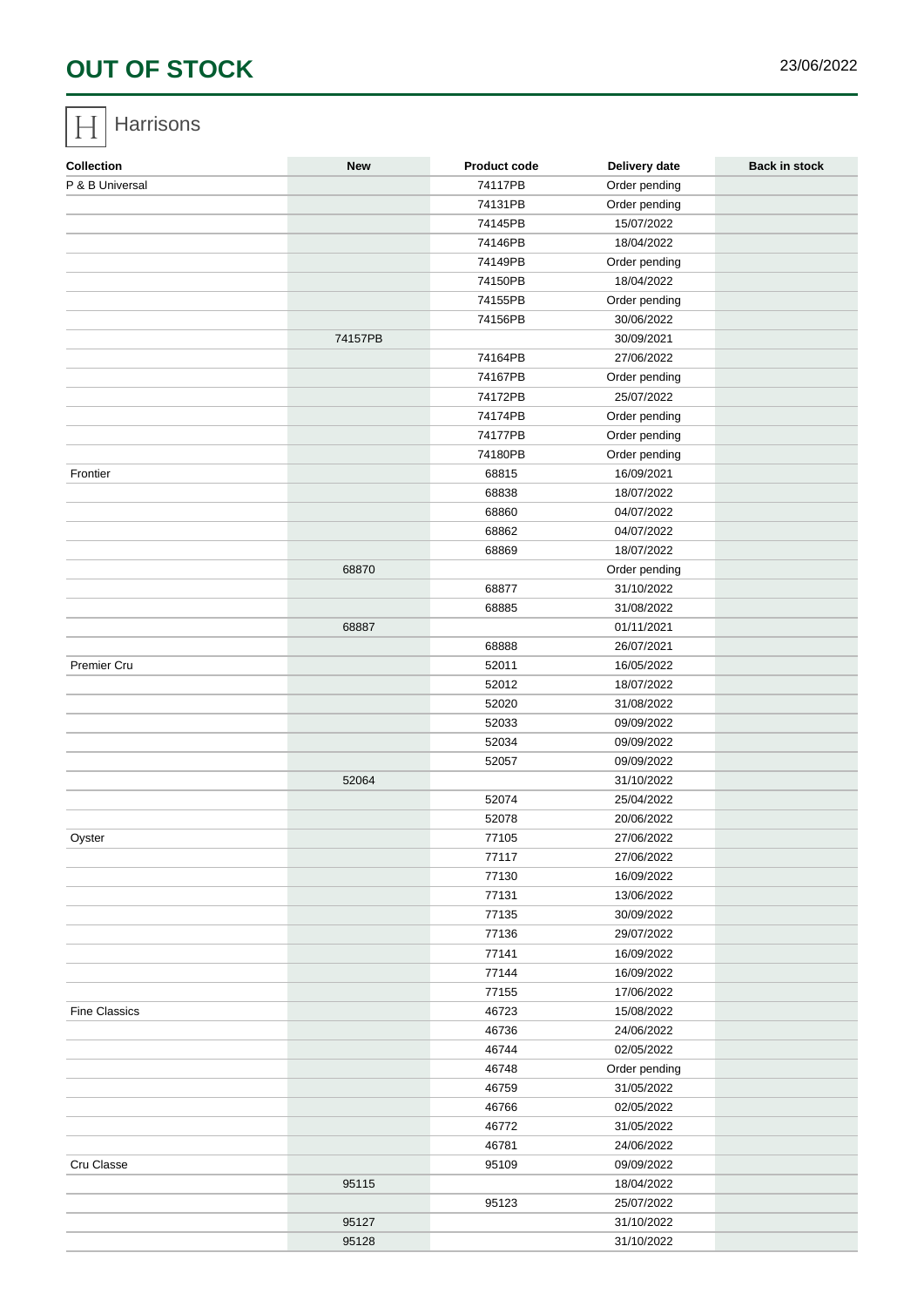| Collection           | <b>New</b> | Product code | Delivery date | Back in stock |
|----------------------|------------|--------------|---------------|---------------|
|                      |            | 95137        | 09/09/2022    |               |
|                      |            | 95138        | Order pending |               |
|                      | 95150      |              | 31/10/2022    |               |
| Regency              |            | 45202        | 30/05/2022    |               |
|                      |            | 45213        | 30/06/2022    |               |
|                      |            | 45218        | 31/08/2022    |               |
|                      |            | 45230        | 30/05/2022    |               |
|                      |            | 45239        | 31/08/2022    |               |
|                      |            | 45241        | 31/08/2022    |               |
|                      |            | 45646        | Order pending |               |
| Spring Ram           |            | 98252        | 31/08/2022    |               |
|                      |            | 98263        | 01/08/2022    |               |
|                      |            | 98264        | 01/08/2022    |               |
|                      |            | 98266        | 01/08/2022    |               |
|                      |            | 98273        | 15/08/2022    |               |
| Extraordinaire       |            | 87410        | 31/10/2022    |               |
|                      |            | 87414        | Order pending |               |
|                      |            | 87420        | Order pending |               |
|                      |            | 87423        | Order pending |               |
|                      |            | 87435        | Order pending |               |
| Cape Kid             |            | 69814        | 19/09/2022    |               |
|                      |            | 69820        | 31/08/2022    |               |
|                      |            | 69822        | 31/08/2022    |               |
|                      |            | 69830        | 26/09/2022    |               |
| Sea Shell            |            | 98060        | 26/07/2021    |               |
|                      |            | 98061        | 27/07/2022    |               |
|                      |            | 98069        | 23/06/2022    |               |
|                      | 98073      |              | 30/05/2022    |               |
| Grand Cru            |            | 77304        | 18/07/2022    |               |
|                      |            | 77322        | 02/09/2022    |               |
| Evolution            |            | 61450        | Order pending |               |
|                      |            | 61457        | Order pending |               |
| Mersolair            |            | 28356        | Order pending |               |
| Cashmere Overcoating |            | 84829        | 30/06/2022    |               |
| Mystique             | 34343      |              | 26/09/2022    |               |
| Flannel              |            | 39309        | 18/07/2022    |               |
| Multi-millionaire    |            | 88909        | Order pending |               |
| Labyrinth            |            | 97903        | Order pending |               |
| Indigo               |            | 99315        | 26/09/2022    |               |

## W. Bill

| Collection              | New     | Product code | Delivery date | Back in stock |
|-------------------------|---------|--------------|---------------|---------------|
| Fine Irish Linens       |         | WB61308      | 06/06/2022    |               |
|                         |         | WB61312      | 27/05/2022    |               |
|                         |         | WB61314      | 22/08/2022    |               |
|                         | WB61315 |              | 30/09/2022    |               |
|                         |         | WB61319      | 31/08/2022    |               |
|                         |         | WB61321      | 30/09/2022    |               |
|                         |         | WB61322      | 30/06/2022    |               |
|                         |         | WB61324      | 25/07/2022    |               |
|                         |         | WB61327      | 04/07/2022    |               |
|                         |         | WB61328      | 19/09/2022    |               |
| <b>Classic Coatings</b> |         | WB21691      | 23/05/2022    |               |
|                         | WB21693 |              | Order pending |               |
|                         | WB21695 |              | Order pending |               |
|                         |         | WB21703      | 29/07/2022    |               |
|                         |         | WB21708      | 30/06/2022    |               |
|                         |         | WB21731      | 23/05/2022    |               |
|                         | WB21737 |              | 12/08/2022    |               |
|                         |         | WB21743      | Order pending |               |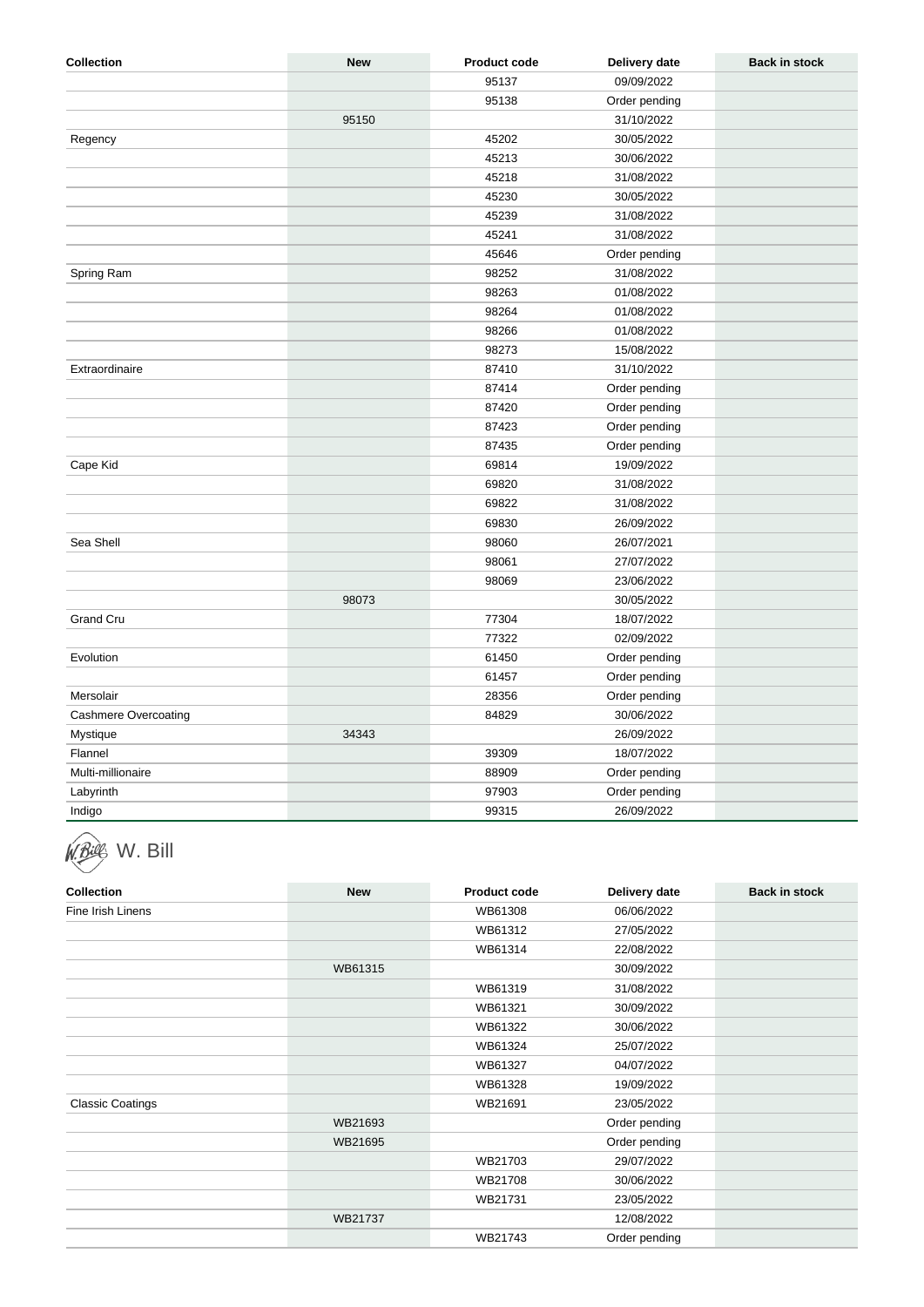| Collection                   | <b>New</b> | Product code | Delivery date | Back in stock |
|------------------------------|------------|--------------|---------------|---------------|
| <b>Tattersall Vestings</b>   |            | WB3000       | 17/09/2021    |               |
|                              |            | WB3002       | Order pending |               |
|                              |            | WB3003       | Order pending |               |
|                              |            | WB3004       | Order pending |               |
|                              |            | WB3005       | Order pending |               |
|                              |            | WB3008       | Order pending |               |
| Doeskin And Meltons          |            | WB15024      | Order pending |               |
|                              |            | WB15030      | Order pending |               |
|                              | WB15038    |              | Order pending |               |
|                              |            | WB15039      | Order pending |               |
|                              |            | WB15041      | Order pending |               |
|                              |            | WB15046      | 20/06/2022    |               |
| Irish Donegals               |            | WB34627      | 29/04/2022    |               |
|                              |            | WB34630      | 29/04/2022    |               |
|                              |            | WB34640      | 15/08/2022    |               |
| Whipcords And Cavalry Twills |            | WB16207      | 31/10/2022    |               |
|                              |            | WB16220      | 30/06/2022    |               |
|                              |            |              | Ready         | WB16228       |
| Phoenix                      |            | WB15921      | 30/11/2022    |               |
|                              |            | WB15922      | 27/06/2022    |               |
| <b>Shetland Tweeds</b>       | WB12408    |              | 31/08/2022    |               |

#### Smith Woollens

| Collection            | <b>New</b>    | Product code | Delivery date | Back in stock |
|-----------------------|---------------|--------------|---------------|---------------|
| Formal And Dress Wear |               | SW7810       | 31/10/2022    |               |
|                       |               | SW7811       | 27/06/2022    |               |
|                       |               | SW7812       | 31/10/2022    |               |
|                       |               | SW7813       | 08/07/2022    |               |
|                       |               | SW7814       | 08/07/2022    |               |
|                       |               | SW7816       | 30/06/2022    |               |
|                       |               | SW7818       | 30/06/2022    |               |
|                       |               | SW7819       | 30/06/2022    |               |
|                       |               | SW7820       | 06/06/2022    |               |
|                       |               | SW7833       | 30/06/2022    |               |
|                       |               | SW7841       | 06/06/2022    |               |
|                       | <b>SW7848</b> |              | 07/10/2022    |               |
|                       |               | SW7850       | Order pending |               |
|                       |               | SW7858       | 08/07/2022    |               |
|                       |               | SW7861       | 04/07/2022    |               |
|                       |               | SW7864       | 13/06/2022    |               |
| Finmeresco            |               | SW4113       | 31/08/2022    |               |
|                       | SW4122        |              | 28/10/2022    |               |
|                       | SW4129        |              | 17/10/2022    |               |
|                       |               | SW4140       | 27/06/2022    |               |
|                       |               | SW4141       | 27/06/2022    |               |
|                       |               | SW4143       | 27/06/2022    |               |
|                       |               | SW4144       | 27/06/2022    |               |
| Botany                |               | SW3513       | 29/07/2022    |               |
|                       |               | SW3546       | 17/06/2022    |               |
|                       |               | SW3547       | 24/06/2022    |               |
|                       |               | SW3564       | 14/03/2022    |               |
| Gilt Edge             |               | SW6126       | 31/10/2022    |               |
|                       |               | SW6127       | 31/10/2022    |               |
| Super Kid Mohair      |               | SW5113       | Order pending |               |
|                       |               | SW5124       | Order pending |               |
| Abacus                |               | SW6228       | 07/10/2022    |               |

### Porter & Harding

| Collection<br>the contract of the contract of the | ۱۸۱۵. | חר | ivery date | stock |
|---------------------------------------------------|-------|----|------------|-------|
|                                                   |       |    |            |       |